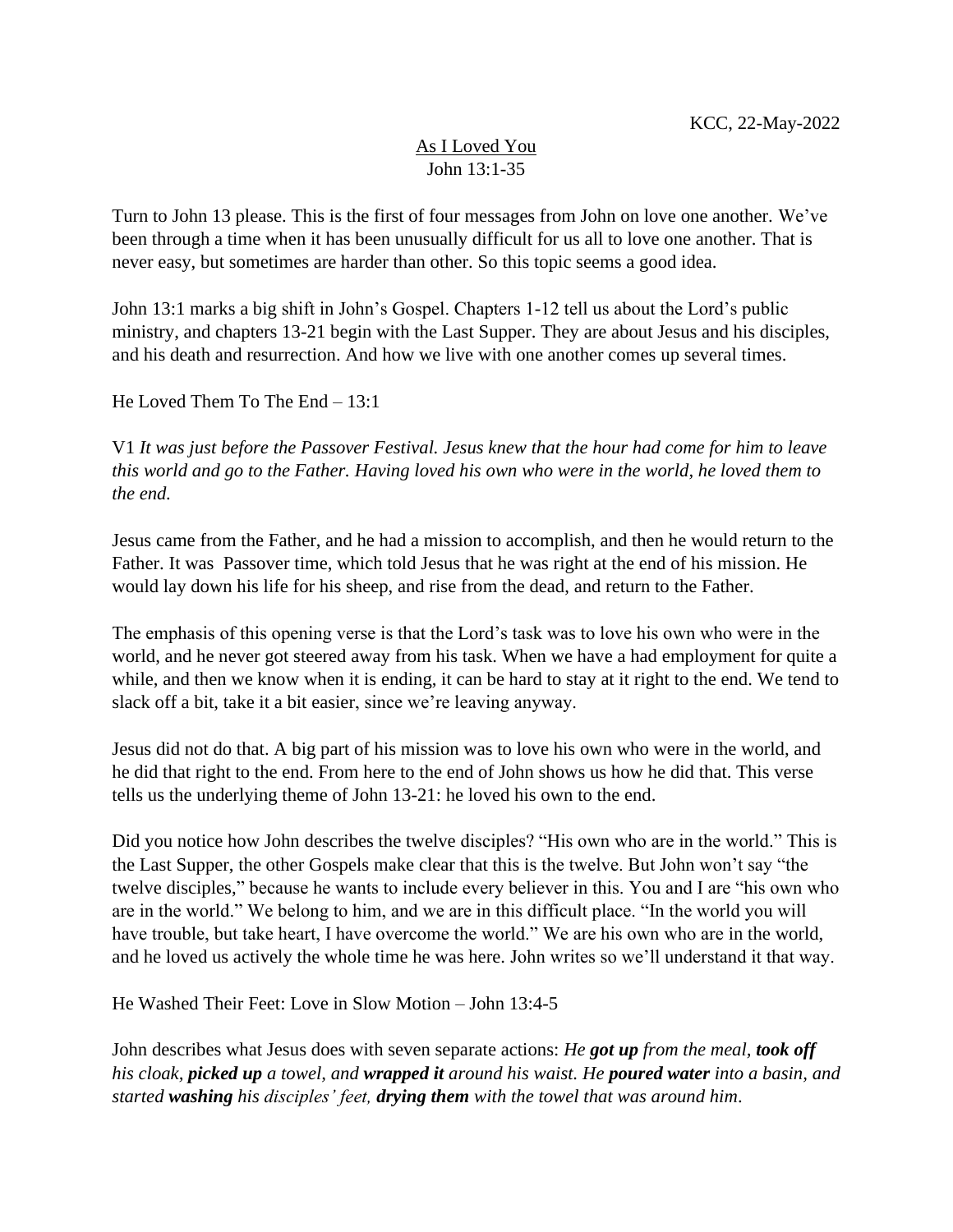No one of these actions is special. If we know only that Jesus washed their feet, we could have guessed most of this. Why so much mundane detail? Because the act itself is astonishing. I like to watch sports on TV, and when something unusual happens in a game, they often replay it in slow motion so we can see what actually happened. John does not have a camera, so writes slow motion with words.

Jesus washed their feet. People wore sandals in those days, and they walked everywhere, and they walked in the same places where animals walked. So there will certainly be dust and dirt on everyone's feet, and probably also you walked in some old manure and some fresh manure. So feet were unclean, and they were very careful about that.

The normal custom was that when people came to your home, you gave each person a basin of water, so they could wash their own feet. That was proper hospitality. In Luke, Jesus was at the house of a Pharisee named Simon, and Jesus said, "You did not give me water for my feet." It was shabby hospitality not to give Jesus water to wash his feet.

But people did not wash each other's feet, unless there were slaves in the household. Then the lowest slave in the house would wash other people's feet. A Jewish teacher was not allowed to ask his students to wash his feet. That was unfair to the student. SO, Jesus washed the disciples' feet. That was unbelievable, and that is why John gave us this in slow motion. This shows Jesus loving his own who are in the world, and loving them to the end.

Unless I Wash, You Have No Part With Me – 13:6-8

*He came to Simon Peter, who said to him, "Lord, are you going to wash my feet?" Jesus replied, "You do not realize now what I am doing, but later you will understand." "No," said Peter, "you shall never wash my feet." Jesus answered, "Unless I wash you, you have no part with me."*

"*You do not realize now what I am doing, but later you will understand*." Peter can see what Jesus is doing: his Lord and Teacher is about to wash his feet. Peter sees that, and that's just wrong! If Peter does not understand now but he will later, that means that there's more going on here than just the Lord washing feet, because that much Peter already understands.

Jesus ties his coming death to the footwashing. In a sense, his death explains the footwashing. John the Baptist said, "*Look, the Lamb of God who takes away the sins of the world*." When Jesus washed their feet, he washed away all kinds of crud, new and old. When Jesus laid down his life for us, he took away all kinds of spiritual crud, new and old. His dying for us was an act of humble service for us, to clean us. Footwashing is a good object lesson of what his death did.

"Unless I wash you," said Jesus, "You have no part in me." "Unless the Lamb of God lays down his life for your sins, you are not one of mine." For Jesus, to die for us was serving us, just like washing our feet.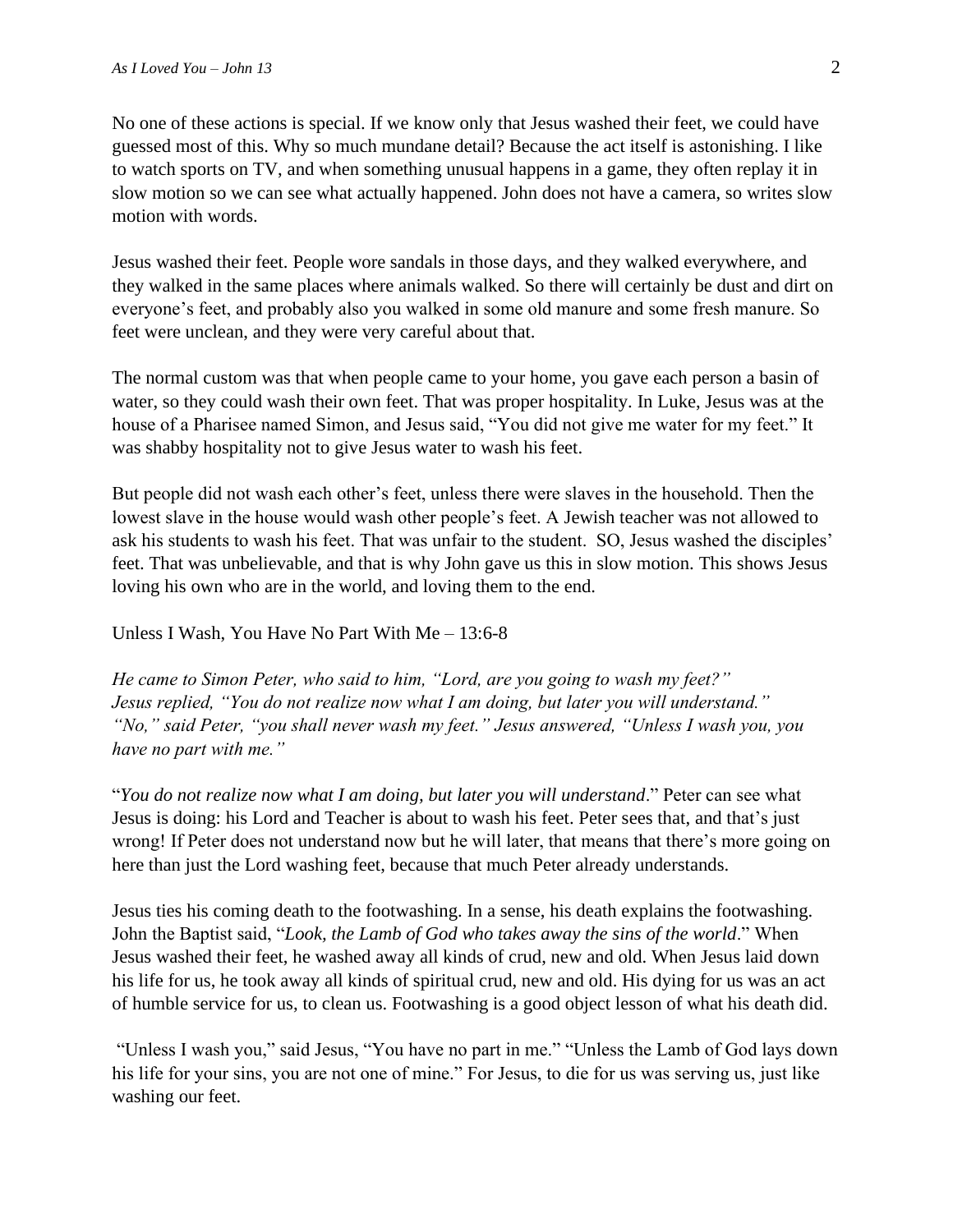"*The Son of Man came to serve and to give his life as a ransom*," says Jesus in Mark. To serve and to give his life a ransom are not two separate things, for Jesus. To give his life as a ransom for us was serving us.

In John, we don't read that Jesus ever said, "This bread is my body, eat it; this cup is my blood, drink it." In the other Gospels, we take the Lord's death to ourselves by eating the bread and drinking the cup. In John, we let him wash our feet, and that way we receive his dying for us.

## Do What I Did – 13:12-17

*When he had finished washing their feet, he put on his clothes and returned to his place. "Do you understand what I have done for you?" he asked them. "You call me 'Teacher' and 'Lord,' and rightly so, for that is what I am. Now that I, your Lord and Teacher, have washed your feet, you also should wash one another's feet. I have set you an example that you should do as I have done for you. Very truly I tell you, no servant is greater than his master, nor is a messenger greater than the one who sent him. Now that you know these things, you will be blessed if you do them.*

This is not complicated. We are to live this way with one another. "*Do you know what I've done for you? I've given you an example. I have shown you what to do*." The emphasis is not on actual foot washing, although that is fine. The emphasis is on how we live with each other.

Did you notice that Jesus does not talk to them while he serves them? He just does it. If Peter hadn't started a conversation, Jesus probably would have washed and dried all twenty-four feet without saying a word. We don't have to talk, just act this way.

Jesus does not use the word "love" when he explains his example. He just says, "do this; do for each other what I did for you." But the chapter began with Jesus loving his own to the end, and the foot washing shows us how he did that.

This paragraph ends: *Now that you know these things, you will be blessed if you do them*. People, we want that blessing. I do, and you do. We don't know what the blessing is exactly, but it will certainly be worth having. We want that. Let's nurture a hunger for that blessing. Let's ask for that blessing. If we ask him for the blessing, that means God will help us live this way, and then we'll receive that blessing.

The New Command – John 13:33-35

*My children, I will be with you only a little longer. You will look for me, and just as I told the Jews, so I tell you now: Where I am going, you cannot come. A new command I give you: Love one another. As I have loved you, so you must love one another. By this everyone will know that you are my disciples, if you love one another.*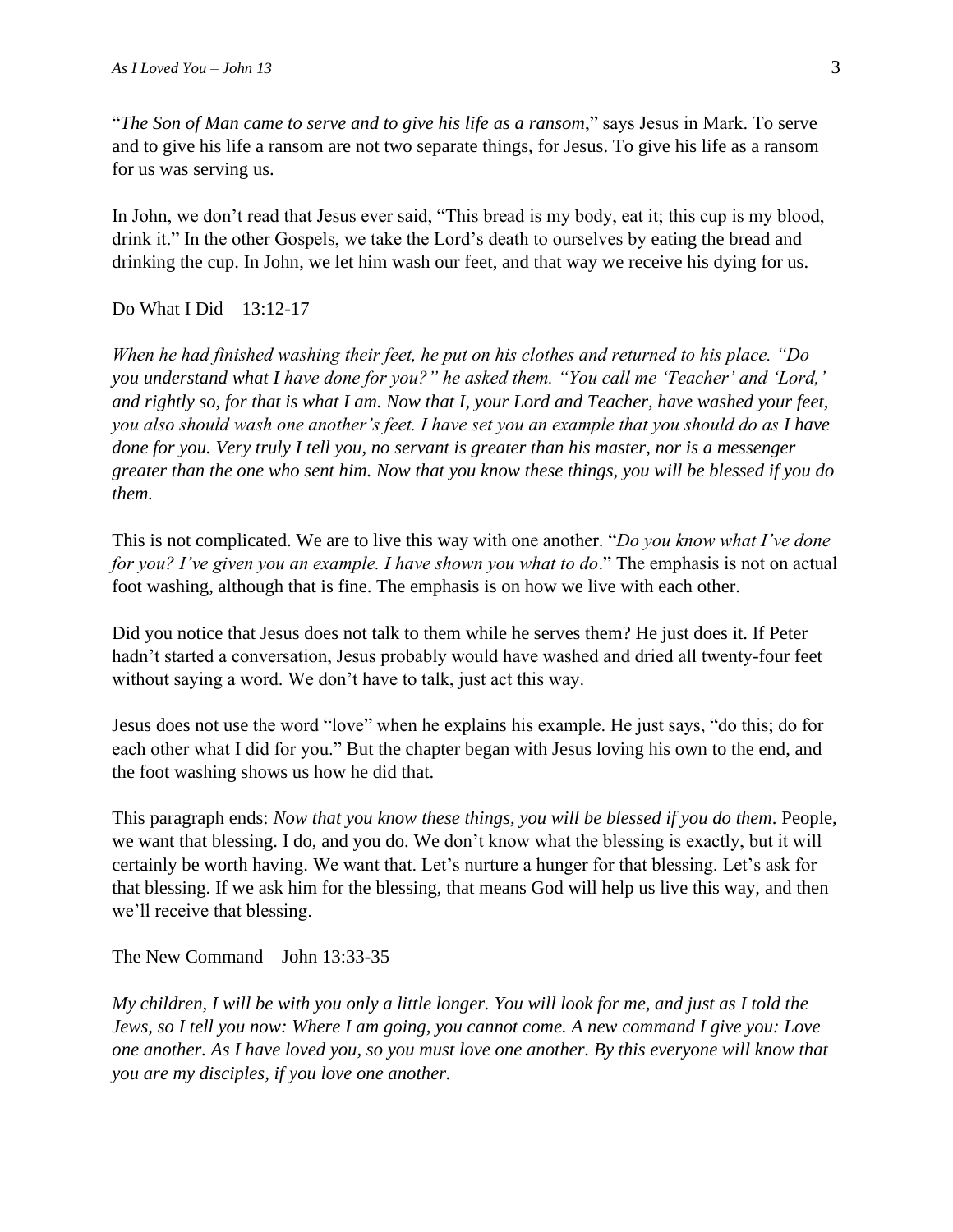My brothers and sisters, Jesus did not just give us an example with a blessing attached. He gave us a command. He turned the example into a command. Do it. Love each other as I loved you. Do it: the new command.

And this is not just the New Command, it is also the Last Command. "*I tell you now, I am leaving. Here's what you'll do when I am gone: love each other as I have loved you*."

This whole chapter has the feel of Jesus leaving. V1 said Jesus knew it was time for him to leave the world and go to the Father. V3 says that Jesus knew that he was returning to God. So when he tells his disciples in v33 that he's not here much longer, we already know what that means. So it is not just a New Command, it is also the Last Command.

And it is not just the Last Command, it is our mark in the world, our label, our brand. *By this everyone will know that you are my disciples, if you love one another.* Jesus is real clear about what everyone needs from us. Jesus said, everyone needs to see a community that loves each other as I loved you. Everyone needs to see that. I want this to be your mark.

And, Jesus says, it will work. If they see this, they will know that you are my disciples. This will convince them that you're my disciples, it will persuade them. They will know you belong to me.

The Perfect Church was Like this – Acts 2:42-47

Did you know there was a perfect church in the New Testament? There is one, the most perfect church that will exist before the Lord returns. Real people in real time, the Jerusalem church at the end of Acts 2. In the morning of the day of Pentecost, those people were strangers to each other, Jews gathered in Jerusalem from every nation under heaven, total strangers to each other.

The Spirit came, Peter preached, 3000 repented and were baptized, their sins were forgiven and they received the Spirit, and what then? Then they loved each other as Christ loved them. That perfect church did not stay perfect very long, but for a while they were, and since it is the only perfect church we get in the Bible, we need to pay attention to what those people did.

And here the thing: in six verses of details, their whole lives were one another: eating and sharing and praising God, all with one another. Here's how it end: "they enjoyed the favour of all the people, and the Lord added to their number daily those who were being saved."

The non-believers in Jerusalem watched the life together of that new group, and were very impressed. They enjoyed the favour of all the people. They said to each other: "Wow! What happened to those people? Look at their life together. That's amazing!" *By this everyone will know that you are my disciples, if you love one another*. That is the story of the one perfect church in Acts 2.